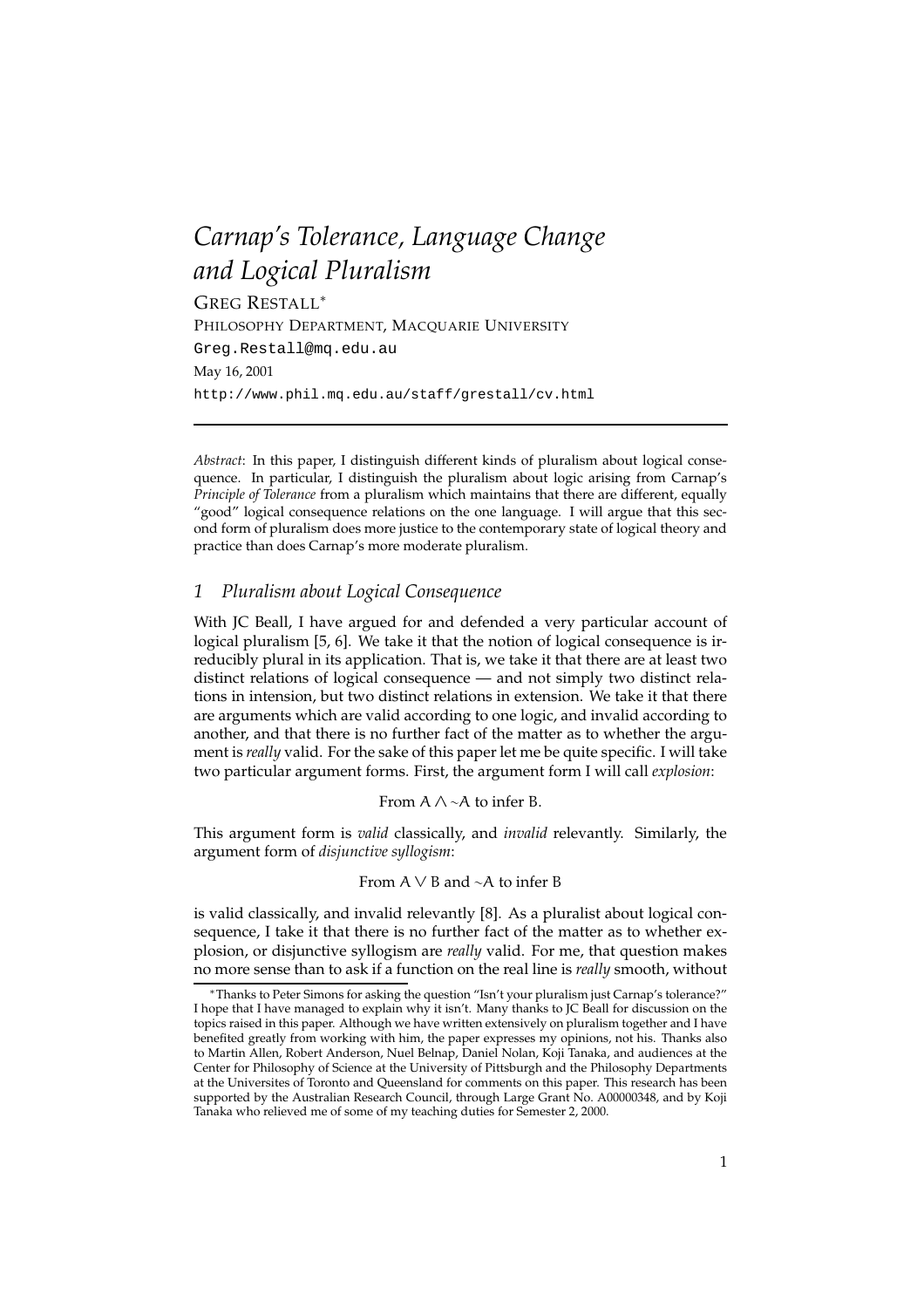saying more about the notion of smoothness. A function might be smooth in the sense of *continuity* without being smooth in the sense of *differentiability*. The same goes with logical consequence. I take it that this is a pretheoretic notion which may be made precise in a number of different ways.

I will not say very much more about what these two notions of logical consequence consist in.<sup>1</sup> Suffice to say that the relation I will call *classical logical consequence* agrees with classical propositional logic at the level of conjunction, disjunction and negation. I also take it that given a classically valid argument, it is never the case that the premise is true and the conclusion is not. That is, I *endorse* classical reasoning, in the sense that I think that I will never step from truth to untruth in taking the step from premises to a conclusion in a classically valid argument.<sup>2</sup>

The relation I will call *relevant logical consequence* agrees with *first degree entailment* [1, 12, 29, 30]. First degree entailment rejects the inference of explosion and its dual, which infers B ∨ ∼B from A. Obviously, since I endorse classical reasoning, I endorse relevant reasoning in the same sense — relevantly valid arguments also never take us from truth to untruth. However, I think that relevantly valid arguments do more. I take it that if you have a relevantly valid argument, and if the premises are true in a *situation* then the conclusion is true in that situation too. Relevantly valid arguments never take us from what is true-in-a-situation to something not true-in-that-situation. The inference from A to B∨∼B may because B∨∼B may well fail in a situation (a situation may be incomplete) and explosion may fail because A  $\wedge \neg A$  may be true in a situation (a situation may be inconsistent). $3$ 

Obviously, I need to make this much more precise if I am going to do work with the notion of truth-in-a-situation. But that would take us outside the scope of this paper. Suffice it to say that I think that the relevant notions can be made more clear [3, 26, 28]. These vague gestures should be enough to explain why the two notions of logical consequence are of interest to the pluralist.

## *2 Carnap's Tolerance*

Carnap is a natural hero to logical pluralists. For Carnap, logic is of fundamental importance to philosophical inquiry, but nothing about this inquiry (or about anything else) narrows the field of play to just one logic. For example, in *The Logical Syntax of Language* he wrote:

The first attempts to cast the ship of logic off from the *terra firma* of the classical forms were certainly bold ones, considered from the historical point of view. But they were hampered by the striving after 'correctness'. Now, however, that impediment has been overcome, and before us lies the boundless ocean of unlimited possibilities. [10, page xv]

<sup>&</sup>lt;sup>1</sup>Beall and I have explored these notions at greater length elsewhere [4, 5, 27, 28].

<sup>2</sup>So, I am not a *dialetheist* who thinks that some contradictions are true. For if I were, I would take it that some instances of explosion would take me from truth to untruth, at least if *some* claim were untrue.

<sup>3</sup>None of this is intended to presume an answer, either positive or negative, to the issue of whether situations provide a *reduction* of relevant consequence. Nothing hangs on whether situations are parasitic on relevant consequence, or if relevant consequence is parasitic on situations, or if neither "reduces" to the other.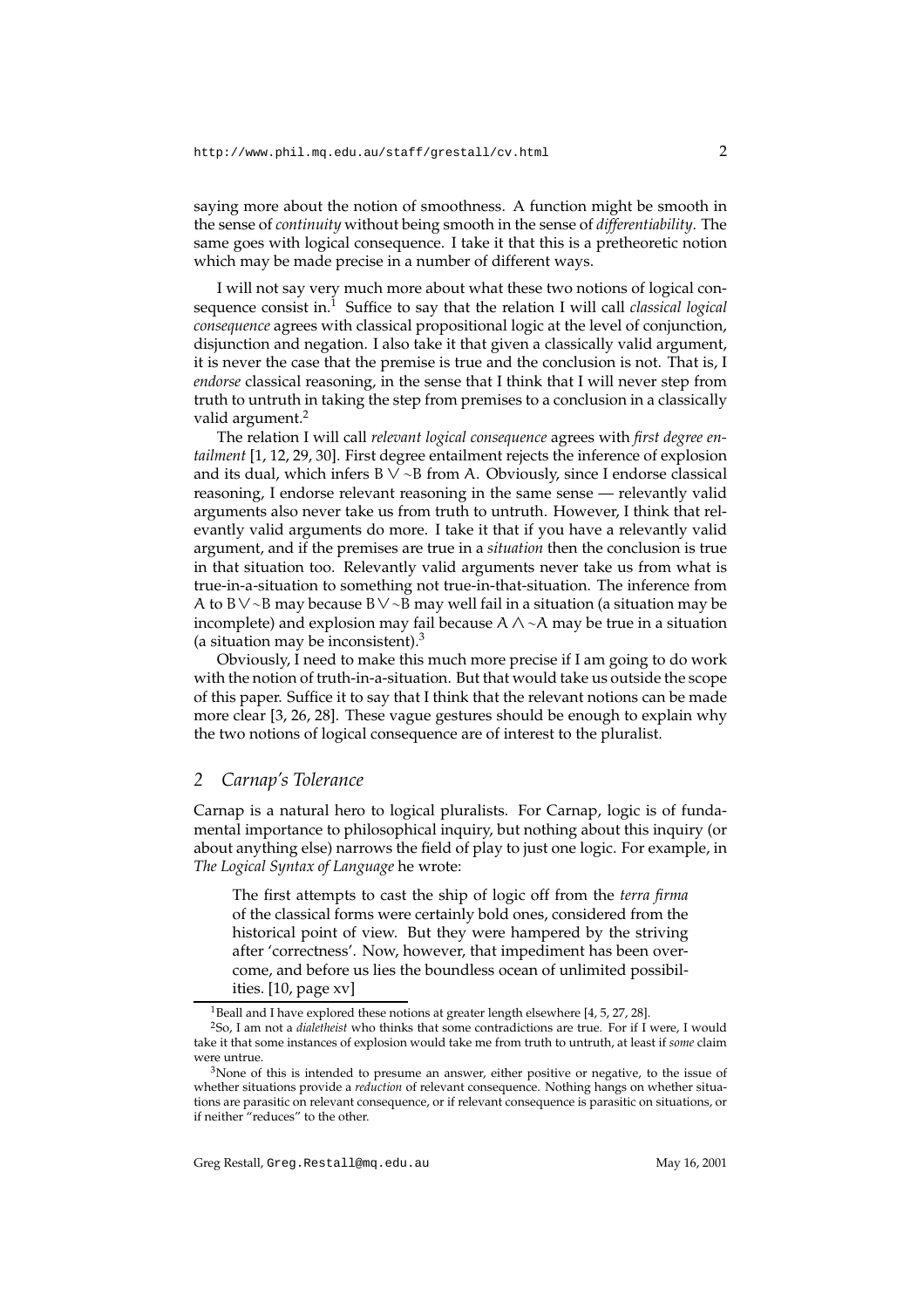This is stirring material. There is much for us to like in this paragraph. If we ought to investigate non-classical accounts of logic, without concern for 'correctness,' then there is a great deal of scope for plurality. We may develop many different accounts of logical consequence, and let the dice of adequacy to our requirements in language-building fall where they may. The realm of possibilities in logical theorising is indeed boundless and unlimited. But *how* has the impediment of striving after 'correctness' been overcome? For Carnap, the answer is the principle of tolerance.

*Principle of Tolerance: It is not our business to set up prohibitions, but to arrive at conclusions.* [10, §17]

Carnap's aim is not to ban the choice of this or that logic, but to explore the consequences of such choices. This is expanded elsewhere in Section 17 of *The Logical Syntax of Language*. He writes:

*In logic, there are no morals*. Everyone is at liberty to build his own logic, i. e. his own form of language, as he wishes. All that is required of him is that, if he wishes to discuss it, he must state his methods clearly, and give syntactical rules instead of philosophical arguments. [10, §17]

For the Carnap of this period, all there is to logic is language adoption, and language adoption is radically unconstrained. If we wish to construct a language with rules like those of classical propositional logic, we may. If we wish to construct a language with weaker powers of inference, such as in a relevant logic, we may do that also. Carnap himself does this, by developing two systems, *Language I*, which embodies some constructive constraints, and *Language II* which is a rich, classical type theory. This tolerance goes well beyond what we might feel comfortable to call *logic* today. For Carnap, languages could contain all sorts of inferential machinery such as arithmetic and rich theories of types and functions. All the content of which was simply a part of the choice of the *language*, no matter how rich the mathematical theories were which have been adopted. The important constraint, if it is indeed a constraint, is that the language builder explain what principles are being used, in a clear, syntactic manner, as befits the choice of a language. If you wish to build a language containing a symbol, written '∼' which satisfies the rules of the classical account of negation, that's your prerogative. If, instead, you wish to build a language containing a symbol, also written '∼' which satisfies the rules of a relevant account of negation, that is fine too. For Carnap, the choice of which language is to be preferred is a pragmatic one, to be answered by asking: what is the language *for*? Is your aim to give a comprehensive theory, able to prove as much as you can in a simple way? Classical negation might be for you. Is your aim to avoid contradiction and limit it if it arises? Then relevant negation might be for you.

Given this perspective of logic and language use, it is clear that the question *is this argument valid?*, when asked of a particular argument in a particular language, can be asked in two ways. It can be asked as an *internal question*, taking the choice of language of the argument for granted. In this case, it will be addressed by reference to the rules governing that language. Explosion is valid classically, but invalid relevantly.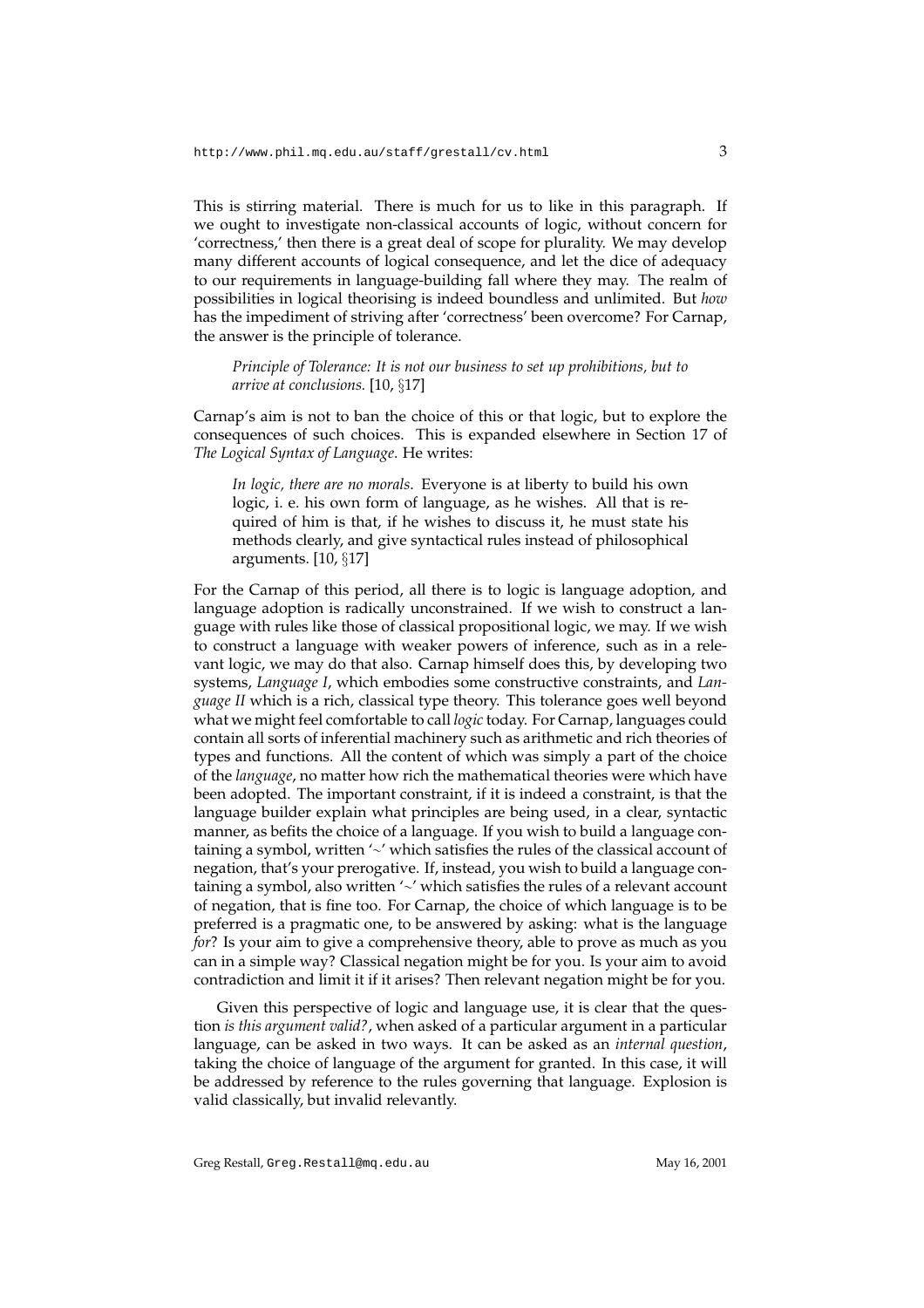The question may also be asked *externally*: We can ask "Should I choose a classical language, or a relevant one?" Here, the considerations do not give us an answer to the question "Is this argument *really* valid" but rather, they are reasons to adopt one language over another. After all, if we ask if a particular argument is valid or not, then if we know the language the argument is given in, the language itself will determine the validity or otherwise of the argument. For Carnap, to choose a logic just is to choose a language. So, we can see the question "Ought I take this argument to be valid" as asking something like this: "Ought I *interpret* this argument as being in Language X or as in Language Y?"

It is unclear how far Carnap's Tolerance may be defended in the light of Quinean criticisms of analyticity. Carnap is committed to a strong notion of analyticity, bound up with language construction and choice.<sup>4</sup> Valid inferences are correct *merely* in virtue of language adoption. Other truths expressible in the language do not become true in the same way. I will not discuss how one might defend Carnap's views against these criticisms, for whether or not Carnap can be redeemed is irrelevant to the dialectic of the rest of this paper. In what follows, I will need just a *part* of Carnap's doctrine, and this will be a part of Carnap's view that Quine happily adopts. It can put crudely as follows:

### *Any difference in logical consequence is due to a difference in languages.*

This is a commitment that Quine shares with Carnap, as we will see, and it is enough to distinguish Carnap's pluralism from the kind of pluralism I wish to  $defend<sub>5</sub>$ 

It is clear, then, that Carnap's Tolerance fosters a kind of pluralism about logical consequence which differs from the kind of pluralism I have presented in Section 1. For Carnap, diverging analyses of the validity of an argument result from diverging languages. The disputants in a dispute over the validity of an argument literally disagree in their *reading* of the argument. Given the disambiguation of the choice of a language there can be no real disagreement, provided that the disputants know what language they speak. This is especially bad for a *pluralist*, who has appeared to have disagreed with herself. She is simply confused, equivocating from one language to another. Instead of saying that the argument is valid on one sense and invalid in another, she must be saying "I can read the argument like *this* or I can read it like *that*." I take it that this conclusion is unacceptable to my pluralism. If accepting different logics commits one to accepting different languages for those logics, then our pluralism is primarily one of *languages* (which come with their logics in tow) instead of *logics*. To put it graphically, as a pluralist, I wish to say that

$$
A, \sim A \vdash_C B \text{ but } A, \sim A \not\vdash_R B
$$

<sup>4</sup>A fruitful discussion of Carnap's views can be found in Friedman's *Reconsidering Logical Positivism* [15]. I am in broad agreement with Friedman's analysis of Carnap's views in *The Logical Syntax of Language*, though the detail of that analysis is not necessary for the argument of this paper.

 $5$ This is a commitment which is most likely very widely shared. Etchemendy, for example, gives a strong statement of the view in his unpublished "Reflections on Consequence," [14] where he presents a view of logical consequence intimately tied to language identity. For Etchemendy, each language comes with one and only one consequence relation.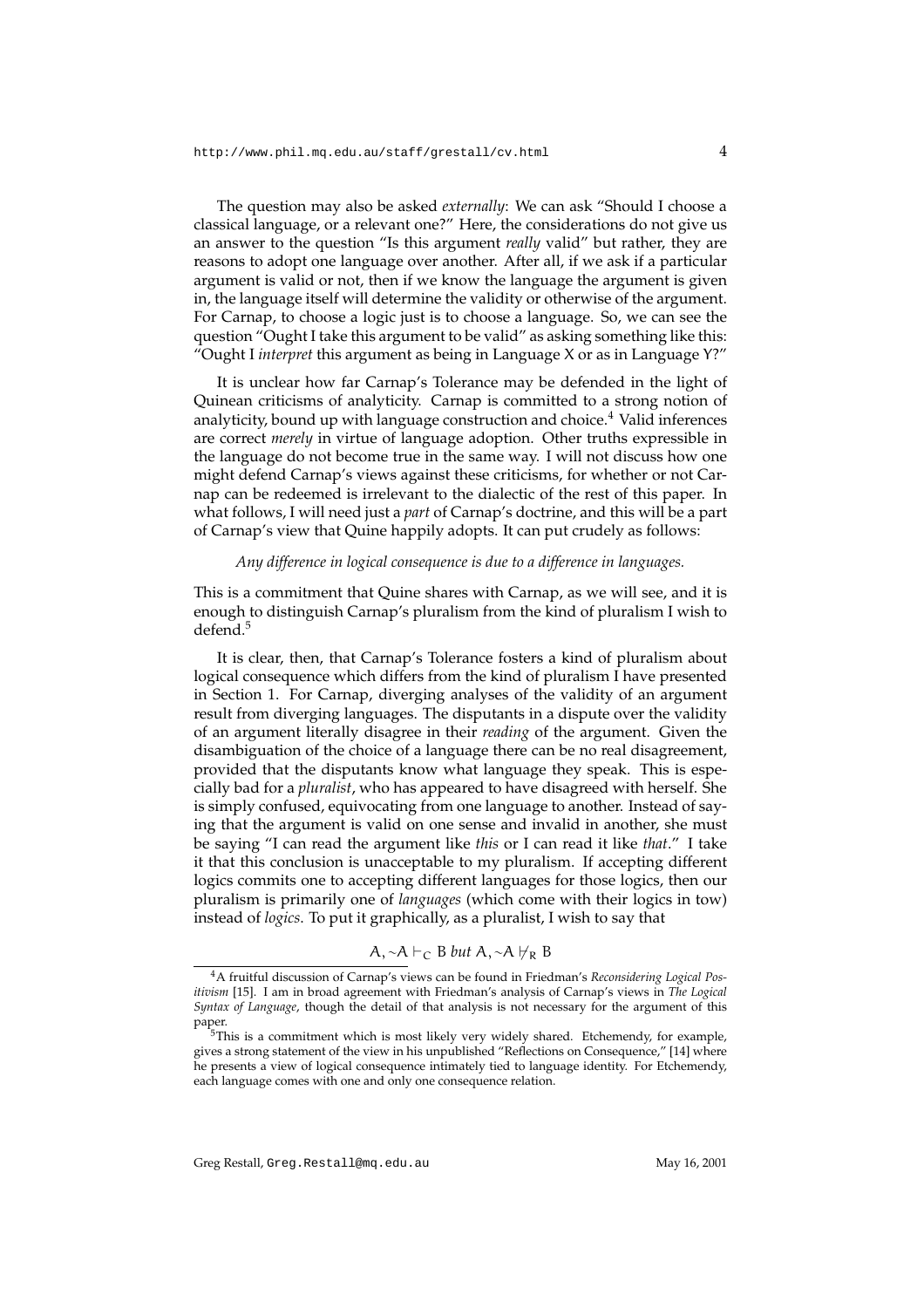A and ∼A together, *classically* entail B, but A and ∼A together do not *relevantly* entail B. On the other hand Carnap wishes to say that

$$
A, \sim_C A \vdash B \text{ but } A, \sim_R A \not\vdash B
$$

A together with its *classical* negation entails B, but A together with its *relevant* negation need not entail B.

The domain of variation differs considerably between analyses.<sup>6</sup> For Carnap it isn't the one argument form which we evaluate differently  $-$  it is two different argument forms. In the rest of this paper I will ask whether Carnap's analysis is mandatory, or whether there is scope for the pluralist to admit different consequence relations over the one language.

# *3 Language Identity*

There might be a number of reasons why you might take the proponents in a disagreement over logical consequence (such as that over explosion or disjunctive syllogism) use different languages. In this section I will examine *three* reasons, and show that none of them leads to insurmountable problems for the pluralist. In doing so, we will see what resources the thoroughgoing pluralist can have for admitting more than one consequence relation on the one language.

## *3.1 Quine*

The first fully-developed argument to the effect that a difference in logical principles marks a difference in language is to be found in Quine's work. The most well-known presentation of the argument is in his *Philosophy of Logic*.

To turn to a popular extravaganza, what if someone were to reject the law of non-contradiction and so accept an occasional sentence and its negation as both true? An answer one hears is that this would vitiate all science. Any conjunction of the form 'p ∧ ∼p' logically implies every sentence whatever; therefore acceptance of one sentence and its negation as true would commit us to accepting every sentence as true, and thus forfeiting all distinction between true and false.

In an answer to this answer, one hears that such a full-width trivialization could perhaps be staved off by making compensatory adjustments to block this indiscriminate deducibility of all sentences from an inconsistency. Perhaps, it is suggested, we can so rig our new logic that it will isolate its contradictions and contain them.

My view of this dialogue is that neither party knows what he is talking about. They think they are talking about negation, '∼', 'not'; but surely the notation ceased to be recognizable as negation when they took to regarding some conjunctions of the form 'p  $\wedge \neg p'$  as true, and stopped regarding such sentences as implying all others.

<sup>6</sup>Carnap *at least* wants to say this. He probably also wants to say that in the first consecution, the A and B range over sentences in language C and in the second they range over sentences in language R.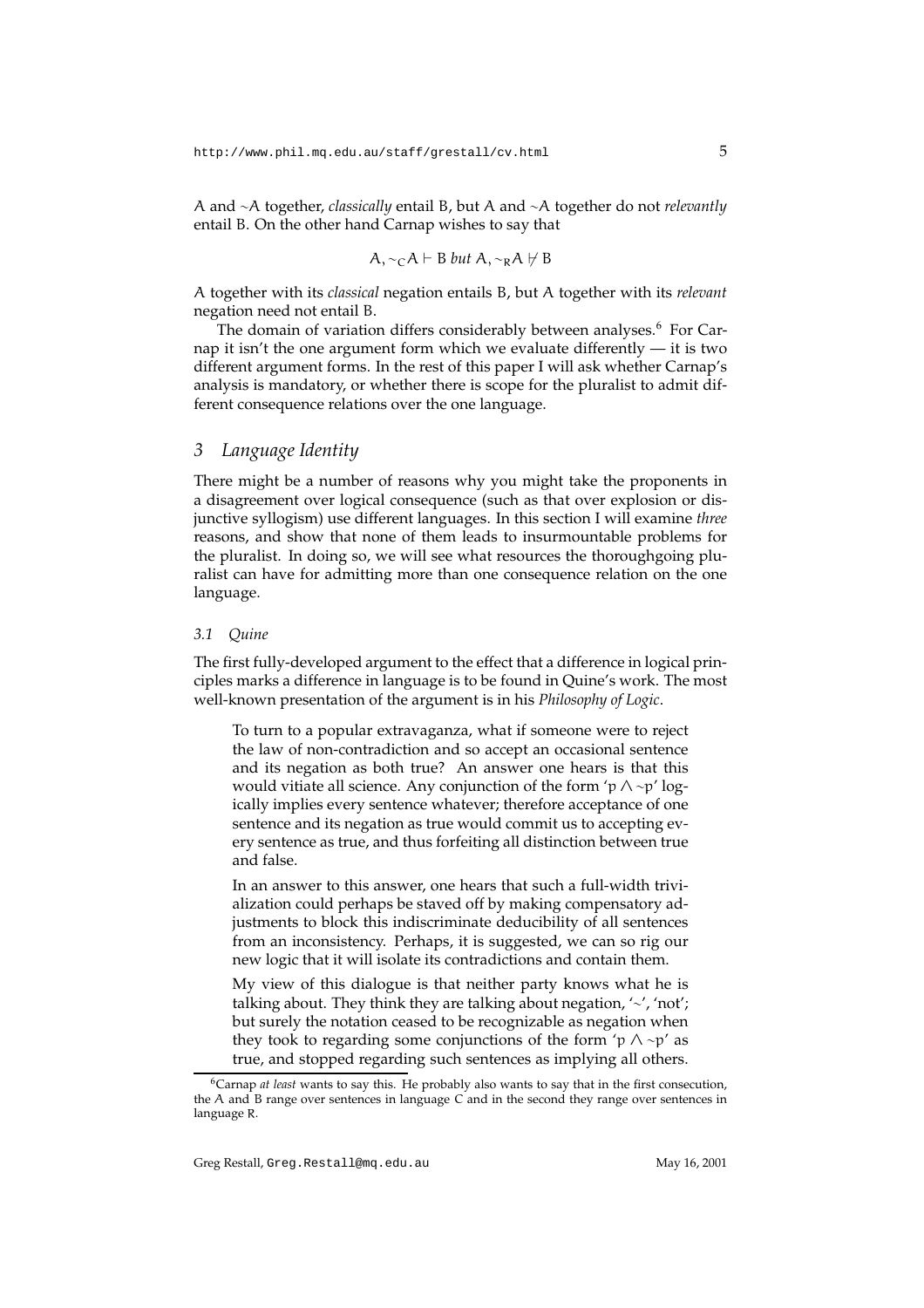Here, evidently, is the deviant logician's predicament: when he tries to deny the doctrine he only changes the subject. [23, page 81]

The particular view presented here goes back many years. Hints are first found in "Truth by Convention" (written in 1936) and "Carnap and Logical Truth" (written in 1954). In "Truth by Convention", he considers the consequences of adding a one place connective ∼ to a language (together with other logical machinery) in order to show that a mere convention suffices to account for the truth of the theorems of logic.<sup>7</sup> In this discussion, a "mark in the margin" indicates that the corresponding expression is taken to be true.

If we make a mark in the margin opposite an expression  $\frac{1}{1}$ , and another opposite '∼—', we sin only against the established usage of '∼' as a denial sign. Under the latter usage '—' and '∼—' are not both true; in taking the both by convention as true we merely endow the sign '∼', roughly speaking, with a meaning other than denial. [22, page 90]

So, violating the principle of non-contradiction by taking an expression and its '∼-negation' to both be true simply rules out the interpretation of '∼' as negation. In "Carnap and Logical Truth" the discussion shifts to considering the issue of a disagreement between two people ostensibly sharing a language.

When someone disagrees with us as to the truth of a sentence, it often happens that we can convince him by getting the sentence from other sentences, which he does accept, by a series of steps each of which he accepts. Disagreement which cannot be thus resolved I shall call *deductively irresoluble*. Now if we try to warp the linguistic doctrine of logical truth around into something like an experimental thesis, perhaps a first approximation will run thus: *Deductively irresoluble disagreement as to a logical truth is evidence of deviation in usage (or meanings) of words.* [21, page 105]

These are early graspings toward an argument which finds its maturity in *Word and Object*. Here Quine formulates the scenario of *radical translation*. In this famous scenario, Quine considers what evidence is to hand when a field linguist seeks to translate a completely unknown language into English. Quine's claim is that the available evidence (the correlation of utterances and stimulus situations) does not pin down a single translation manual as favoured. Of course there are certain canons of translation which ought to be followed, if we are to have an 'acceptable' translation, but these canons do not fix a single translation, and so, they do not fix 'meaning'. The major principle is the principle of charity. When translating, the field linguist presumes that the language users are rational and are not generally mistaken about everything.

The semantic criterion of negation is that it turns any short sentence to which one will assent into a sentence from which one will dissent, and vice versa...

The maxim of translation underlying all this is that assertions startlingly false on the face of them are likely to turn on hidden differences of

<sup>7</sup>He then shows that you can do this for *any* term, making any truth a truth by convention, evacuating any distinction you can draw by calling something "true by convention".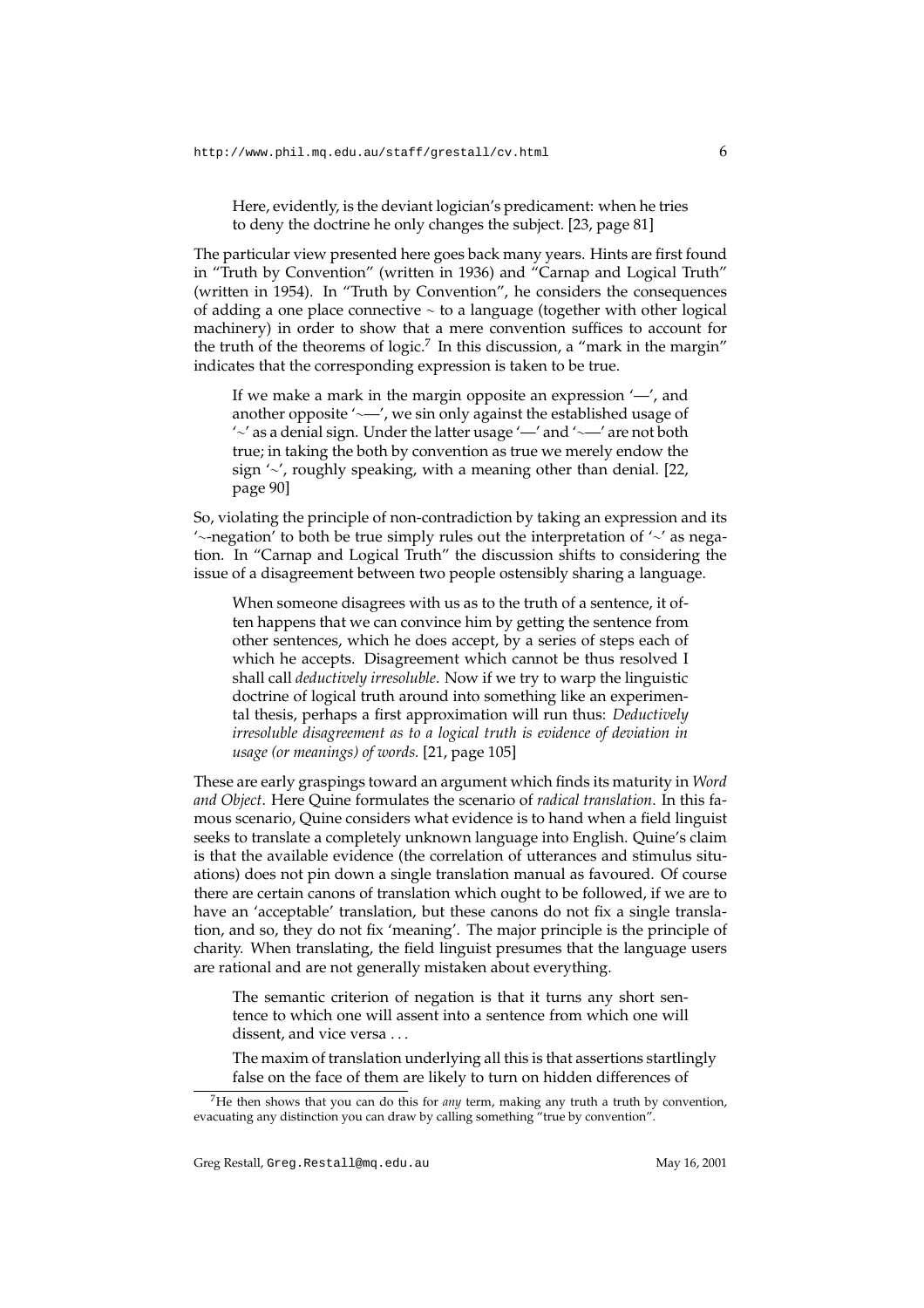language. This maxim is strong enough in all of us to swerve us even from the homophonic method that is so fundamental to the very acquisition and use of one's mother tongue.

The common sense behind the maxim is that one's interlocutor's silliness, beyond a certain point, is less likely than bad translation or, in the domestic case, linguistic divergence. Another account of the matter, as it touches logical laws in the domestic case, is as follows. The logical particles 'and', 'all', etc. are learned only from sentential contexts. Dropping a logical law means a devastatingly widespread unfixing of truth values of contexts of the particles concerned, leaving no fixity to rely on in using those particles. [20, pages 57, 59 and 60]

As this quote shows, Quine applies these results in generality. They are not restricted to the situation of the field linguist, since no-one, when learning a language, has access to any evidence that the field linguist lacks.

The presentation is somewhat more muted in Quine's recent book, *Pursuit of Truth*, but the general point remains.

Our linguist then goes on tentatively identifying and translating observation sentences. Some of them are perhaps compounded out of others of them, in ways hinting of our logical particles 'and', 'or', 'but', 'not'. By collating the situations that command the natives' assent to the compounds with the situations that command assent to the components, and similarly for dissent, the linguist gets a plausible line on such connectives. [24, pages 44,45]

In the rest of this section, I will assume that Quine's general thesis is sound; that the available evidence underdetermines appropriate translation. In this way I will not attempt to solve the problem by being anti-Quinean. The task then, is to understand what is going on in a disagreement over disjunctive syllogism, or over explosion. Does any such disagreement involve a bifurcation of languages?

Consider the case where we have a classical reasoner (for simplicity, we'll call our chosen reasoner "Quine") who tries to interpret my utterances, as a pluralist who *at least* adopts relevant consequence. Now Quine can question me as much as he likes, asking whether I agree or disagree with various sentences. And generally speaking, if I agree with "p", I will disagree with "not p", and *vice versa*. Even if he tries asking me tricky paradoxical sentences, like his favourite version of the liar paradox

"Yields falsehood appended to its quotation" yields falsehood appended to its quotation.

I will simply demur, as I do not have a settled opinion on the truth values of paradoxical sentences like these. Quine will eventually have to agree that my use of "not" agrees with his, insofar as the manipulation of the values of assenting and dissenting goes, as it meets all of the requirements he gives for a connective to be a negation.<sup>8</sup>

<sup>8</sup>Of course, even some monists who accept classical logic think that "not" and denial come apart [32], so if we wish to reject Quine's close connection between negation and denial, we can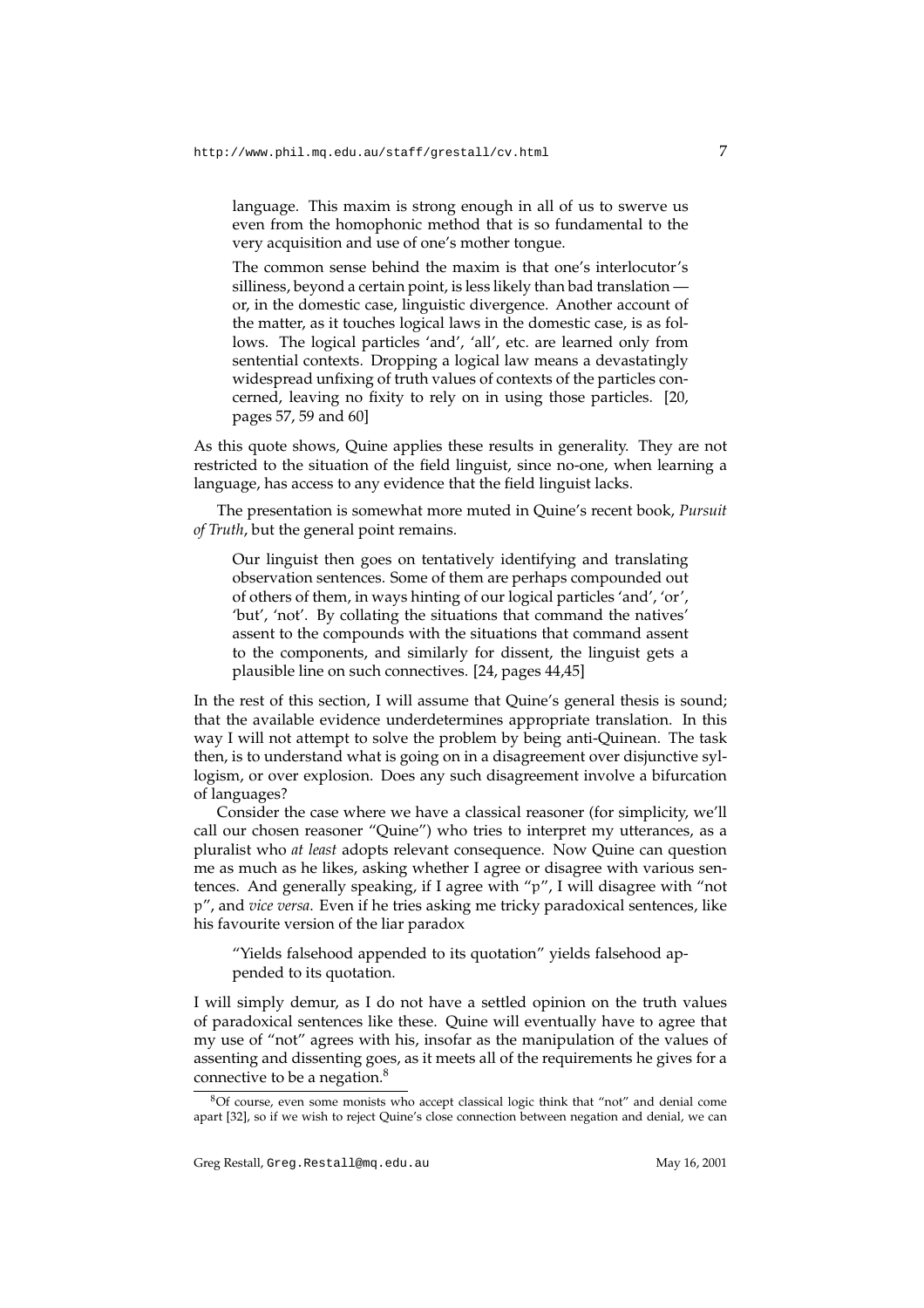However, we are not home yet. Recall that Quine said in *Philosophy of Logic* that it was as soon as the interlocutors "stopped regarding such sentences [contradictions] as implying all others" that the discussion stopped being about negation. Well, if Quine wants to ask me, he will see that I do not think that contradictions generally imply *everything*. (Interestingly, this consideration appears only in *Philosophy of Logic*, not in his works where he develops the translation argument in some detail.) Does this mean that my use of negation diverges from his? I think it need not. One reason for this is Quine's own use of terms like "imply". For Quine, the only implication worth talking about (or at least, theorising about) is material implication. That is, an implication of the form "if p then q" if it is to be given any truth conditions at all, is to be read as simply saying "either not p or q". So, for Quine, implication is a derivative notion, and it plays no important place in his theorising.<sup>9</sup> So, what should Quine deduce when I deny some of his claims of the form "if p and not p then q"? He should probably conclude that my usage of *implication* or *consequence* differs from his, but this would not be surprising. This impression would be strengthened if he went on to ask me the question, phrasing the conditional in its material form. For to any claim of the form "not (p and not p) or q" I will agree, simply because I always agree that "p and not p" is false. So Quine ought to conclude that my use of the truth functions is completely "classical." We do not disagree in our reading of the negation connective in an argument like explosion or disjunctive syllogism. The *Quinean* route to language variance in the fragment of our language including at least the boolean connectives of conjunction, disjunction and negation is blocked. But it was just this language in which different consequent relations reside. So, a Quinean argument is not sufficient to close the door to pluralism.

#### *3.2 Truth conditions?*

Quinean considerations about translation are not the only motivations for thinking that differences in logical consequence give rise to differences in languages. Another charge against the possibility of pluralism comes from the quarter of truth conditional semantics. If "not" in the mouth of the classical reasoner has different truth conditions to "not" in the mouth of the relevant reasoner, then if the meaning of a particle like "not" consists in its truth conditions, then when a classical reasoner and a relevant reasoner both say "not" they mean different things — and thereby speak different languages.

Do the proponent and opponent of a disagreement over disjunctive syllogism or explosion agree about the truth conditions of statements of the form of ∼A? It seems obvious that they do not. After all, the classical reasoner will happily assent to claims in the semantics of a logic of the form

#### $\sim$ A is true in x if and only if A is not true in x

And the relevant reasoner, famously, will prefer other claims analysing the behaviour of negation. There are many different candidate analyses. The one I prefer [13, 28] goes like this:

do so in a way that does not beg the question against the classical monist. I am happy to keep the correlation between negation and denial, and so, I can expect that Quine will find my "not" used to express negation.

<sup>&</sup>lt;sup>9</sup>As any cursory checking of the indices of his books for words like "implication", "consequence", "entailment" or "conditional" will attest.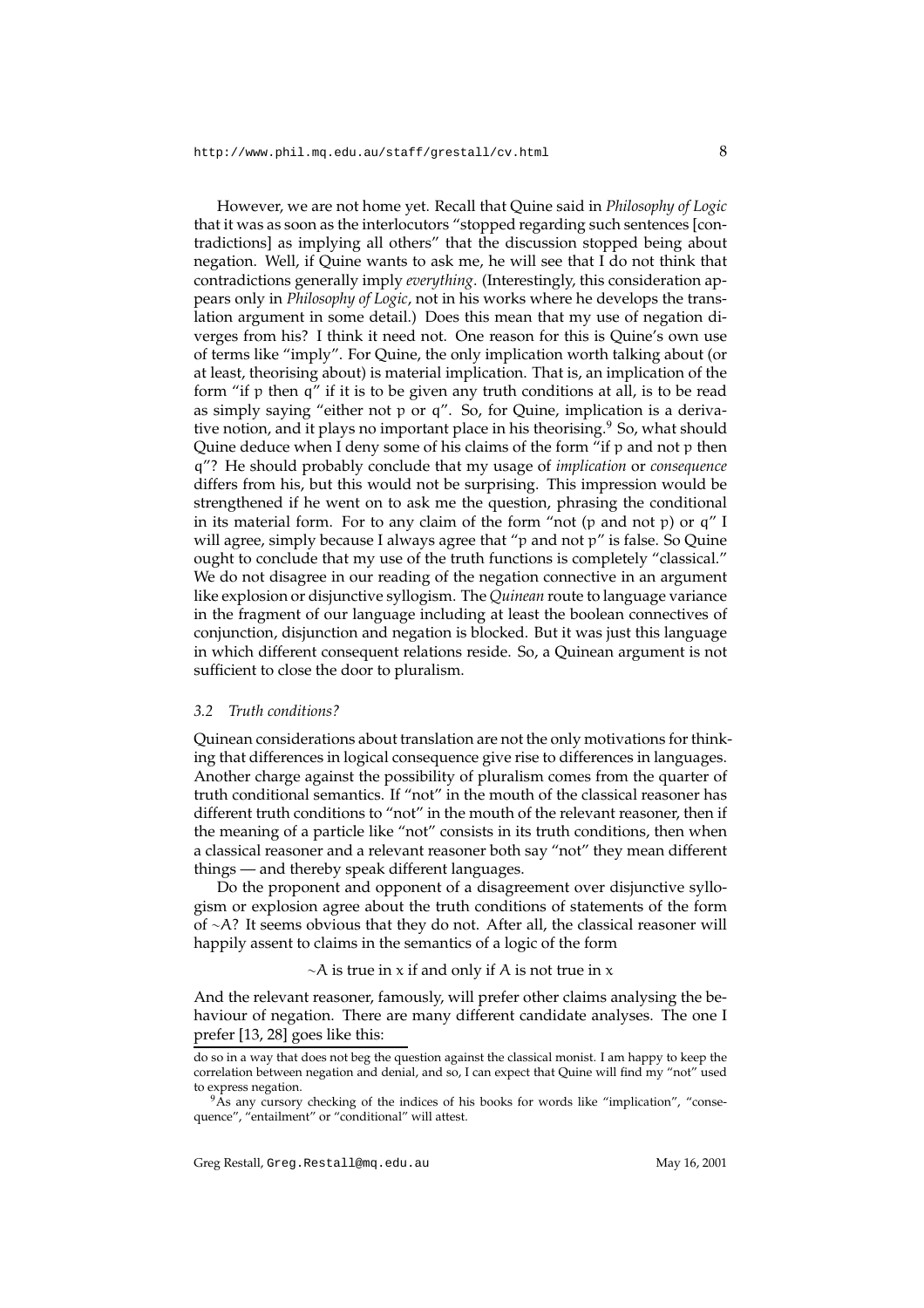# ∼A is true in x if and only if A is not true in  $y$  for any  $y$  compatible with  $x$ .

These are different analyses of negation. Does it not follow that different connectives being analysed?

This need not follow at all. Granting, for the moment, that *meaning* identity requires identity of *truth conditions*, it is not obvious that the truth conditions of negation must be analysed differently by the relevant reasoner and the classical reasoner. There are a number of options available for the pluralist. I will examine just two.

MINIMALIST TRUTH CONDITIONS: First, we could be *minimalist* about truth conditions. We could agree with Davidson and others that truth conditions are bare biconditionals connecting sentences and the predications of truth, such as this:

#### ∼A is true if and only if A is not true.

The classical and relevant reasoners can agree that this biconditional is true, and if this is all there is to say about the meaning of ∼, we have no disagreement over its meaning. More must be said of how the two clauses presented by our partners relate to the meaning constraint given by the T-biconditional. One plausible way of doing this is to take the clause "∼A is true in x if and only if A is not true in x" as quantifying over "worldlike" objects while the "relevant" clause "∼A is true in x if and only if A is not true in y for any y compatible with x" quantifies over "situationlike" objects. Given that ∼ has the natural truth conditions, we can take the semantic clauses in formal model theories of different logics as picking out different kinds of objects.

MAXIMALIST TRUTH CONDITIONS: Perhaps we need more than simple bare T-biconditionals as truth conditions. Perhaps we need truth conditions to say more about the different "worlds" or "situations" in which claims are true. Another way we can find harmony between the classicalist and the relevantist is to take the truth conditions of negation to be the collection of *all* of the semantic clauses used, in either the classical or the relevant semantics. All we need to do to ensure that we have no *difference* of meaning is to ensure that the two accounts do not clash. But they do not. If a "world" is simply a consistent and complete "situation" then the two accounts agree where they overlap [6, 28]. The most disagreement that we have is that the classical logician does not use as *comprehensive* a part of the truth conditions of negation as does the relevantist. To show that classical and relevant negation are connectives with different truth conditions, the monist must now show that one of the accounts is defective, and this is no longer an argument against pluralism *per se* but an argument against either the classical or the relevant account of negation. As such, I can leave it aside.

It follows that we have more than enough ways to reconcile the claim that meaning identity requires identity of truth conditions with pluralist accounts of logical consequence. Concern for truth conditions gives us no reason to reject pluralism.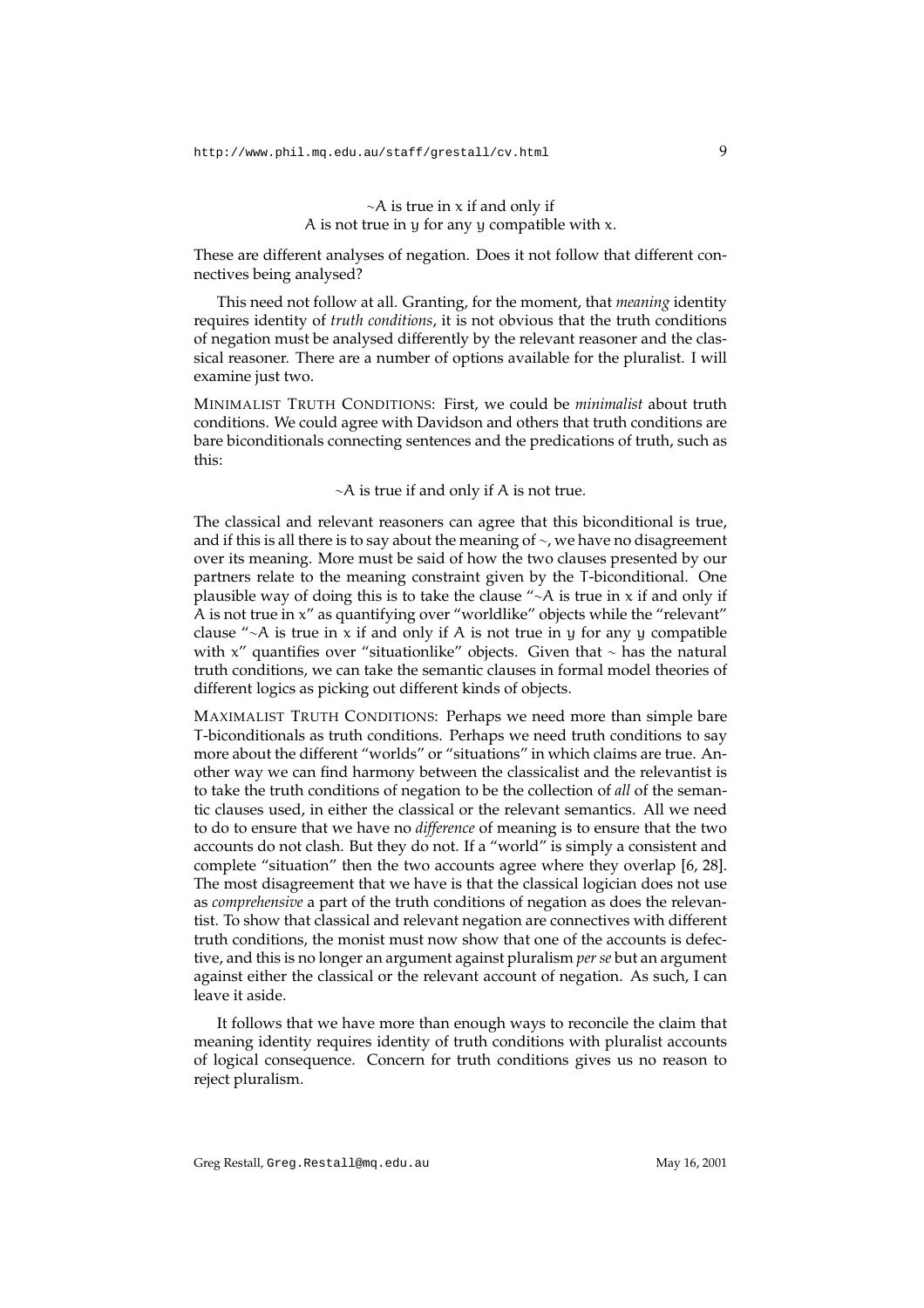#### *3.3 Inferential role?*

I will end this section of the paper by examining one more argument against the claim that the pluralist can be univocal. Do two different logical consequence relations agree about the *inferential role* of statements of the form ∼A? It seems obvious that they do not. I will attempt to argue that this is less obvious than it might first appear.

I will not adjudicate between non-normative [16] and normative [9] inferential role accounts of the meanings of logical vocabulary such as negation, as the point of this argument can be made equally well according to either account, and so can the pluralist's response to the objection. First consider Brandom's inferentialism. For Brandom, questions of meaning are questions of commitment and entitlement, and these are essentially *normative* questions. We can explicate the inferential role of negation as follows: Commitment to ∼A is incompatible with entitlement to A, and entitlement to A is incompatible with commitment to ∼A. Note that nothing here has decided the issue between proponents of classical or relevant consequence. The classicalist and the relevantist can agree about how commitment and entitlement relate to negation.

Given that basic agreement, different logics may well relate to entitlement in different ways. For example, it is plausible that you are never entitled to the premises and the negation of the conclusion of a classically valid argument. For example, you are never entitled to  $(A \land \neg A) \land \neg B$ , simply because one is never entitled to the first conjunct A  $\wedge \neg A$ . A relevant logic is a much more plausible candidate for the "logic" of commitment preservation. Given a relevantly valid argument, if you are committed to the premises, you are, in virtue of this, committed to the conclusion too. In this way we can agree that no-one is really *entitled* to a contradiction A ∧ ∼A (classical logic as a logic of entitlement rules that out) while still maintaining that commitment to a contradiction does not bring along with it commitment to anything and everything. It is quite natural for an inferentialist like Brandom to be a pluralist about logical consequence.<sup>10</sup> Much more needs to be said to make this a clear presentation of the notions of logical consequence arising out of Brandom's analysis of meaning, but the basic point has been made. Brandom is not an *inferentialist* in the sense of someone using a basic relation of inference to determine the meanings of parts of our language. No, Brandom uses the basic notions of commitment and entitlement to do this job. None of this picks out a unique fundamental relation of logical consequence. An inferentialist such as Brandom may be a pluralist about logical consequence.

To end this section I will consider a more difficult case for the pluralist: Harman's account of the meanings of logical constants [17]. For Harman, the meaning of the logical constants is to be found in the *basic* valid inferences in which they feature. In this way, despite the fact that  $\sim$ ( $\sim$ A  $\vee$   $\sim$ B) and A  $\wedge$  B are inferentially equivalent, they have different meanings, because the *basic* inferences involving ∼(∼A∨∼B) differ from those involving A∧B, as they must use negation and disjunction rules, not conjunction rules. If we are a pluralist about consequence, what can we make of Harman's analysis? It appears that a relevantist and a classicalist do not share the one class of basic inferences

 $10$  For details of how to make explicit the "logics" of commitment and entitlement, on Brandom's account, the papers by Lance and Kremer [18, 19] and some forthcoming material of Lance are good places to start.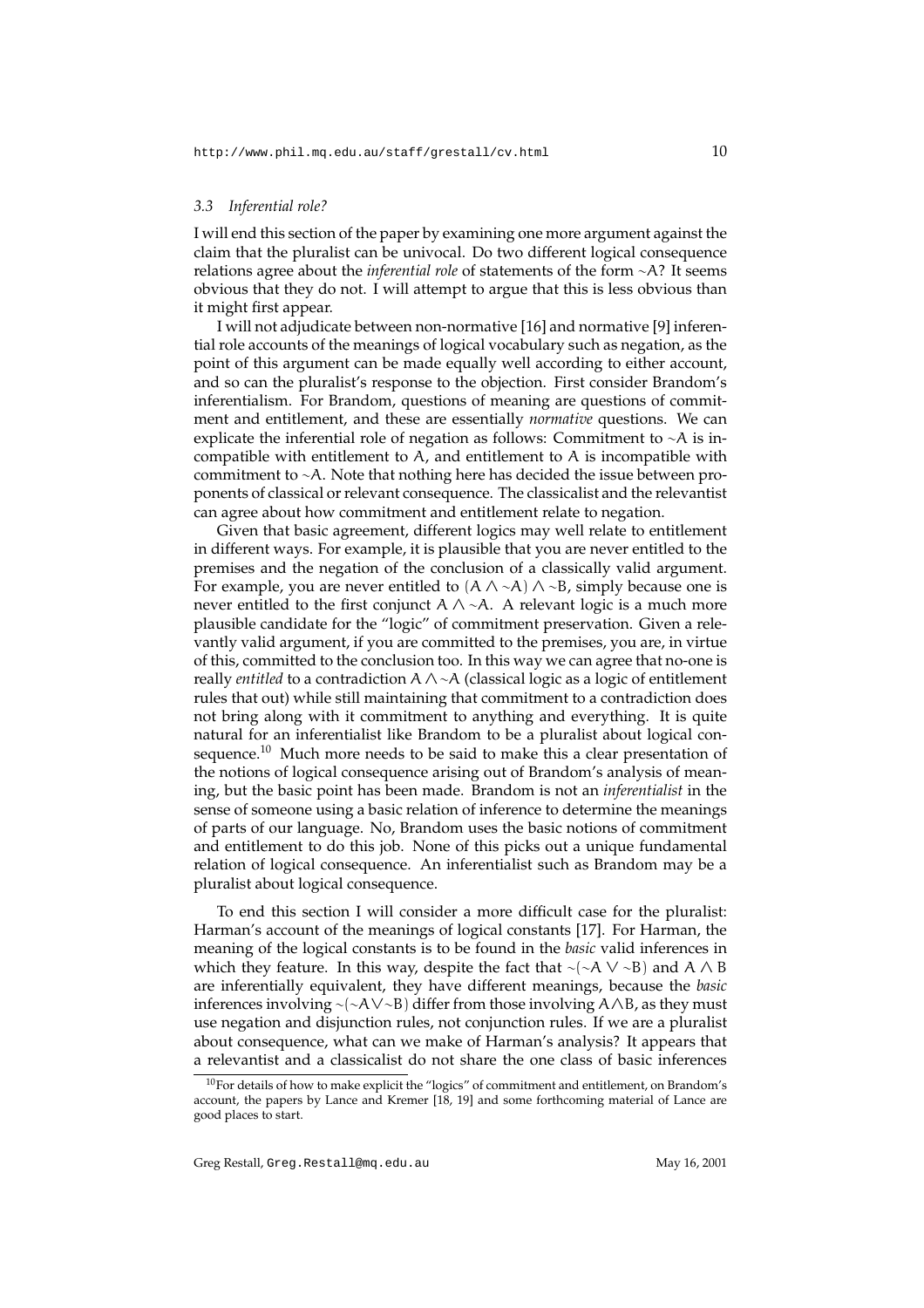involving negation, and so, a meaning-change threatens. Again, there seem to be a number of possible responses the pluralist can make.

"INFERENCES" ARE NOT LOGICAL CONSEQUENCE: One response is that the *inference* required to fix meaning is not logical consequence at all, but something else, such as dispositions to believe, or perhaps something normative. If we read "inference" in this account as not picking out a kind of logical consequence, then the fact that inference plays such a central role in determining meaning is not a problem for the pluralist. This is the adaptation for Harman of our response to criticism based on Brandom's inferentialism. The basic "inferences" are not themselves a logic, and logical consequence relations can be built out of these basic "inferences" in a number of different ways.

While this is a satisfying response to Brandom's inferentialism, it seems strained in this context. For Harman, the meaning determining inferences featuring negation just *are* basic natural deduction inferences from a proof theory of a particular logic [17].

PICK ONE CONSEQUENCE RELATION: If we grant, with Harman, that each connective has a meaning, and such a meaning is to be found with its inferential role analysed as the basic inferential moves in a natural deduction system, the other response available is to bite the bullet. We may admit that the basic rules do pick out one consequence relation. Again, as with the case of truth conditions, there is a *minimalist* and a *maximalist* response.<sup>11</sup> The maximalist response takes the meaning determining rules to be those of classical logic, the minimalist response takes meaning to be determined by the weaker rules of relevant consequence. The point is the same with both responses. We can pick *one* of our plurality of consequence relations as determining the meaning of a connective. If we take the primitive classical negation rules as the ones used to determine the meaning of negation, then we take the weaker relevant rules tell us something else about the behaviour of *that* connective. If any set of rules is sufficient to pick out a single meaning for the connective, take that set of rules, and accept those as meaning determining. The other rules are important when it comes to giving an account of a kind of logical consequence, but they are not used to determine meaning.

Does this threaten pluralism about logical consequence? I agree that the response is *odd*. It does seem to single out a single consequence relation as best for a particular job — the job of elucidating meanings.<sup>12</sup> The fact that a particular consequence relation is best suited for some job or other does not mean that we have become less pluralist. The doctrine is that each logical consequence relation is equally *logical*, not that each consequence relation is equally good for everything. I already agree that one logic (a logic which is classical in the language of conjunction, disjunction and negation) is best for necessary truth preservation; that another is best for considerations of relevance. If one is best for cashing out the meanings of sentence operators, then so be it.

<sup>11</sup>Though here the *maximalist* response is broadly classical and the *minimalist* response is more non-classical, in contrast to the case with truth conditions.

<sup>&</sup>lt;sup>12</sup> Actually, it does no such thing. It simply picks out a single set of inference rules for each part of the language which is given an inferential account of meaning. There is nothing to say yet that each set of inference rules must come from the same logic. However, it is hard to see how or why the rules might come from different consequence relations.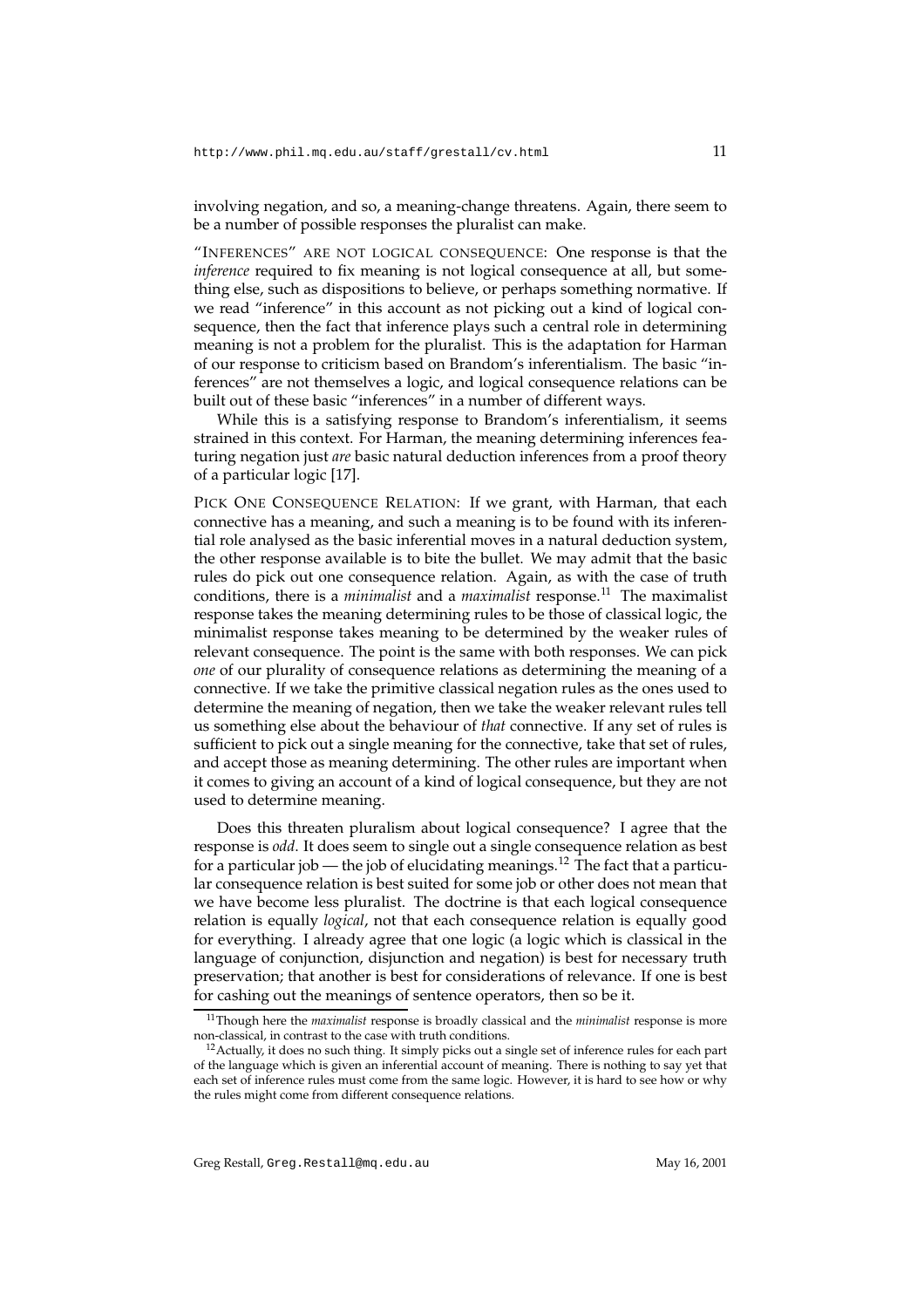INFERENCE *Schemes*: There is one more radical approach to the problem. The crucial idea here is that the basic properties of negation are indeed encoded in inference patterns like these:

$$
\frac{X \vdash A, Y}{X, \sim A \vdash Y} \qquad \frac{X, A \vdash Y}{X \vdash \sim A, Y}
$$

Here, the inference patterns determines the meaning of the connective.<sup>13</sup> The meaning is presented in the two rules. Where the *variation* in the rules appears is in the behaviour of the *structural rules* in the inferences [7, 11, 25, 29, 31]. In classical logic, the comma contains the full complement of structural rules and both X and Y are allowed to be nonempty. In intuitionistic logic, all structural rules are allowed, but we do not allow the consequent of a consecution to contain more than one formula. In relevant logic, we do not allow weakening: that is, we do not allow the inference from  $X \vdash Y$  to  $X, A \vdash Y$  or to  $X \vdash Y, A$ , on grounds of *relevance*. Consider the following proof of the relevantly invalid explosion A, ~A  $\vdash$  B:

$$
A \vdash A
$$
  

$$
\overline{A \vdash A, B}
$$
  

$$
\overline{A, \sim} A \vdash B
$$

The relevant logician complains about the *first* step, not the second. A relevantist is happy to infer A,  $\sim$ A  $\vdash$  B from A  $\vdash$  A, B, but is *not* happy to infer A  $\vdash$  A, B from B.<sup>14</sup> The different logics considered here differ in structural rules, not in our theory of negation.

So, plurality is allowed in the *application* of inference schemes, but the schemes determining the meaning of connectives are unitary.We have another response to the argument that inferential theories of meaning lead us to monism about logical consequence in a given language.<sup>15</sup>

Whatever response we take at this point (and I think that the response in terms of structural rules is the most inviting) we have seen that we can be pluralist while accepting that meaning is conveyed by inferential role.

So, three major considerations about meaning and language identity have been shown insufficient to warrant Carnap's conclusion. Choosing a language is more free than Carnap would have us think. Given a language, considerations of meaning are not sufficient to narrow down the number of consequence relations on that language down to one.

<sup>&</sup>lt;sup>13</sup>In these proofs,  $X \vdash Y$  is read as saying that if everything in X is true, something in Y is true. So, if everything in X and A is true, then something in Y is true, we can infer that if everything in X is true, then either something in Y is true, or  ${\sim} \mathsf{A}$  is true.

<sup>&</sup>lt;sup>14</sup>Of course, this is because of the difference in the way the relevantist and the classicalist treat the form of premise and conclusion combination, here both expressed by the comma.

<sup>&</sup>lt;sup>15</sup>This can be seen as a version of either of the two responses we have already seen. If you take a scheme to not be an inference, then we agree that the meaning determining rules are not themselves inferences. If, instead, you take the scheme to be its *weakest* instance with the fewest structural rules, then the scheme is a particular set of basic inferences, which may be expanded on by the means of other structural rules.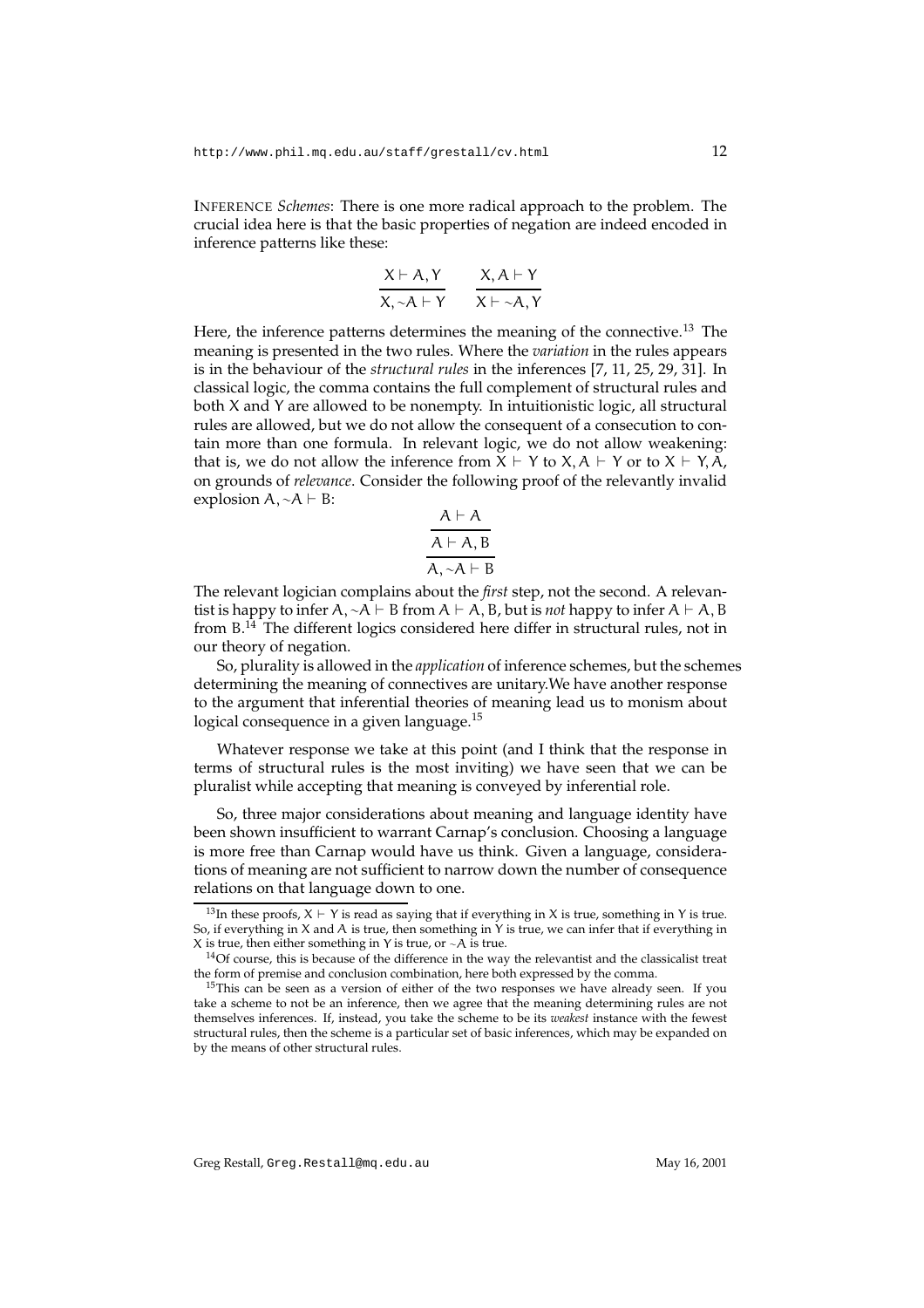# *4 Conclusion*

Carnap's Principle of Tolerance is inviting for the pluralist, but it is ultimately unsatisfying. Different accounts of logical consequence need not be restricted to relationships *between* languages. They can also occur *within* languages.

## *References*

- [1] ALAN ROSS ANDERSON AND NUEL D. BELNAP. *Entailment: The Logic of Relevance and Necessity*, volume 1. Princeton University Press, Princeton, 1975.
- [2] ALAN ROSS ANDERSON, NUEL D. BELNAP, AND J. MICHAEL DUNN. *Entailment: The Logic of Relevance and Necessity*, volume 2. Princeton University Press, Princeton, 1992.
- [3] JON BARWISE AND JOHN PERRY. *Situations and Attitudes*. Bradford Books. MIT Press, 1983.
- [4] JC BEALL AND GREG RESTALL. "Logic, Impossibility, and Contradiction: Avoiding the Slippery Slope from Paraconsistency to Dialetheism". In preparation. (Presented to the 2000 Australasian Association of Logic Conference), 2000.
- [5] JC BEALL AND GREG RESTALL. "Logical Pluralism". *Australasian Journal of Philosophy*, 78:475–493, 2000.
- [6] JC BEALL AND GREG RESTALL. "Defending Logical Pluralism". In B. BROWN AND J. WOODS, editors, *Logical Consequences*. Kluwer Academic Publishers, to appear.
- [7] NUEL D. BELNAP. "Display Logic". *Journal of Philosophical Logic*, 11:357–417, 1982.
- [8] NUEL D. BELNAP AND J. MICHAEL DUNN. "Entailment and the Disjunctive Syllogism". In F. FLØISTAD AND G. H. VON WRIGHT, editors, *Philosophy of Language / Philosophical Logic*, pages 337–366. Martinus Nijhoff, The Hague, 1981. Reprinted as Section 80 in *Entailment* Volume 2, [2].
- [9] ROBERT B. BRANDOM. *Making It Explicit*. Harvard University Press, 1994.
- [10] RUDOLF CARNAP. *The Logical Syntax of Language*. Littlefield, Adams and Co., 1959. translated by Amethe Smeaton.
- [11] J. MICHAEL DUNN. "A 'Gentzen' System for Positive Relevant Implication". *Journal of Symbolic Logic*, 38:356–357, 1974. (Abstract).
- [12] J. MICHAEL DUNN. "Intuitive Semantics for First-Degree Entailments and "Coupled Trees"". *Philosophical Studies*, 29:149–168, 1976.
- [13] J. MICHAEL DUNN. "Star and Perp: Two Treatments of Negation". In JAMES E. TOMBERLIN, editor, *Philosophical Perspectives*, volume 7, pages 331–357. Ridgeview Publishing Company, Atascadero, California, 1994.
- [14] JOHN ETCHEMENDY. "Reflections on Consequence". Unpublished manuscript, available from the author, at http://www-csli.stanford.edu/hp/Reflections.pdf.
- [15] MICHAEL FRIEDMAN. *Reconsidering Logical Positivism*. Cambridge University Press, 1999.

Greg Restall, Greg. Restall@mq.edu.au May 16, 2001